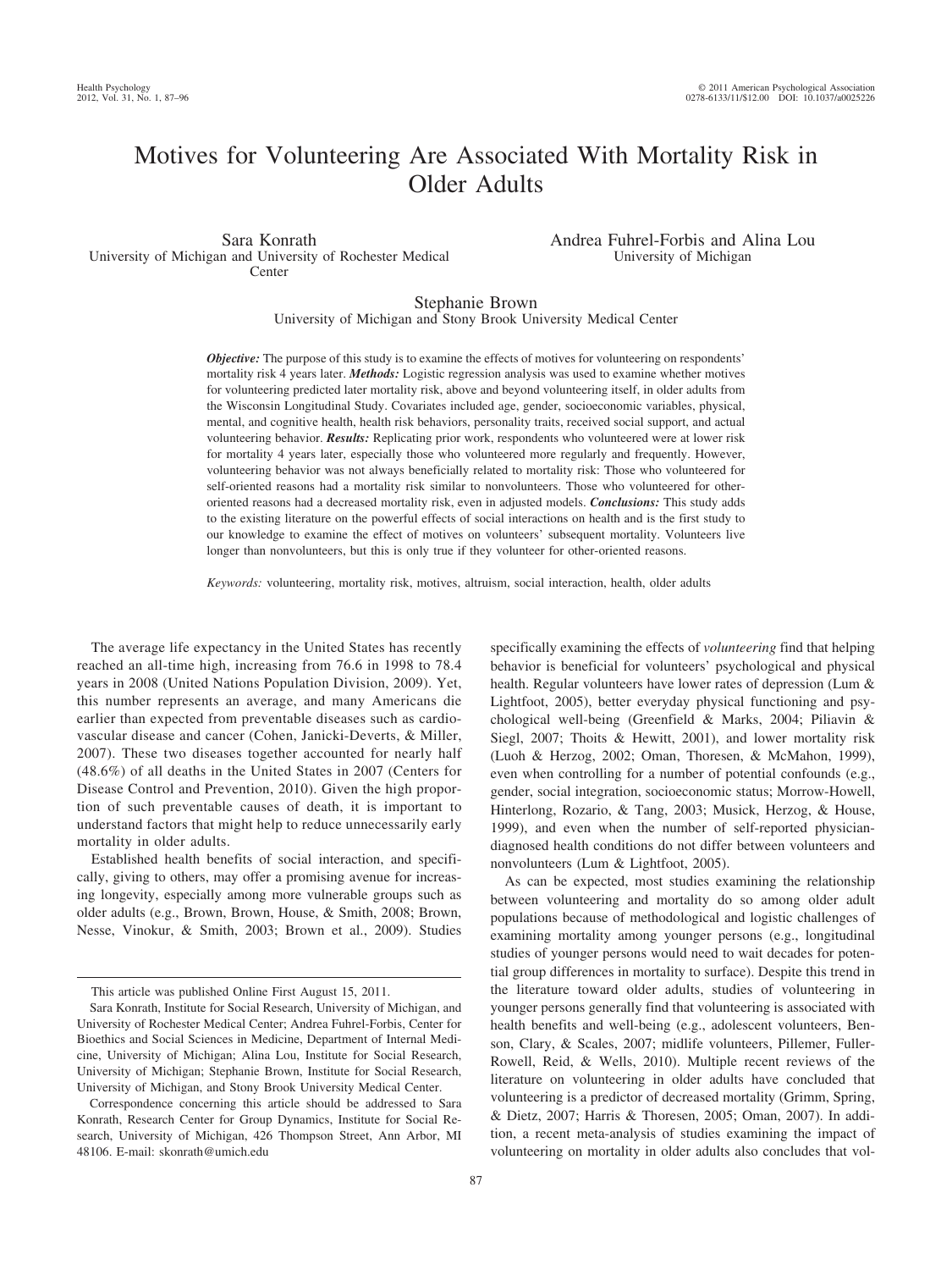unteering is consistently associated with decreased mortality (Okun & Brown, in preparation).

Why should volunteering have such positive effects? To date, the mechanisms of the volunteering-health relationship have been understudied, but there are a number of potential theories. One such explanation is that volunteering boosts social resources, which in turn has health implications (Wilson & Musick, 1999). However, other theorists provide evidence that volunteering has additive benefits above and beyond the benefits of other everyday social activities. Volunteering contributes to a sense of deeper meaning (i.e., eudaimonic well-being) compared with other types of social activities, although other social activities may contribute to temporary and less meaningful aspects of happiness (i.e., hedonic well-being; see Piliavin & Siegl, 2007). Other researchers have suggested that volunteering behavior might prevent feelings of meaninglessness (i.e., anomie), with resulting health implications (Musick et al., 1999).

## **Do Motives for Volunteering Matter?**

There is a long history of intellectual discourse on what are essentially two fundamental psychological spheres: *self-focus* and *other-focus.* These concepts have parallels in Fromm's (1941) separate identity versus oneness with the world, Erikson's (1950) autonomy versus basic trust, and Bakan's (1966) agency versus communion distinction (see Wiggins, 1991, for a review). Other constructs that capture similar dimensions include instrumental versus expressive roles (Bem, 1974; Parsons & Bales, 1955), individualistic versus collectivist cultures (Triandis, 1995), and independent versus interdependent self-construals (Markus & Kitayama, 1991; Singelis, 1994). Not surprisingly, these two dimensions are also central to an understanding of *human motivation*, and several theorists have made the important distinction between self-oriented and other-oriented motives in driving human behavior. For example, McAdams (1985) distinguishes between power versus intimacy motivations, and more recent theoretical approaches acknowledge the important dual roles of needs for autonomy and needs for relatedness in humans (Deci & Ryan, 2002).

On the surface, volunteering appears to be a selfless behavior, and as such, it seems to be best captured by the *other-oriented* dimension. However, people volunteer for a variety of reasons, beyond concern for others in need (Table 1). In some cases, volunteering emerges from more self-oriented, or individual, motives (e.g., self-protection, self-enhancement, and/or career promotion; see Clary & Snyder, 1999). We hypothesize that underlying motives for volunteerism may determine whether volunteering is beneficial, with benefits being limited to the case of volunteering for more *other-oriented*, or relational motives, as opposed to more *self-oriented*, or individual motives (Table 1).

By "other-oriented," we are referring to motives that include the desire to help another person and the consideration of close others' behavior and desires in making decisions to volunteer. In this way, volunteer motives are perhaps a more sensitive way to measure helping behavior because those who cite other-oriented motives for volunteering are explicitly considering other people as their primary justification for helping. By "self-oriented," we are referring to motives for volunteering that explicitly consider some personal reward such as improving one's mood or self-esteem, escaping one's problems, or learning a new skill. These are all legitimate reasons to volunteer that are not good or bad in themselves; however, what they have in common is that they typify more individual dimensions rather than more relational ones.

More other-oriented motives for volunteering may be linked to improved health because these motives may help to promote a sense of deep and lasting well-being originating from service to something bigger than the self. This has been found to be one mechanism of health effects for volunteering in general (Piliavin & Siegl, 2007). In addition, other-oriented motives may buffer volunteers against potential stressors that occur in daily life, or even that may result from the volunteering experience itself. Such stressors may include having fewer resources for the self (e.g., less

Table 1

*Other-Oriented Versus Self-Oriented Motives for Volunteering and Subscale Intercorrelations*

|                                           |            |                                    |                                                                         | Correlation with |     |             |              |     |  |
|-------------------------------------------|------------|------------------------------------|-------------------------------------------------------------------------|------------------|-----|-------------|--------------|-----|--|
| Motive                                    | M(SD)      | Motive Index                       | <b>Ouestionnaire</b> items                                              | SOC.             | VAL | <b>PROT</b> | <b>ENHAN</b> | UND |  |
| Social connection ( $\alpha = .76$ )      | 3.47(1.67) | Other-oriented<br>$(\alpha = .79)$ | Volunteering is an important activity to the<br>people I know best.     |                  | .47 | .49         | .53          | .56 |  |
|                                           |            |                                    | Others with whom I am close place a high<br>value on community service. |                  |     |             |              |     |  |
| Altruistic values ( $\alpha = .86$ )      | 5.05(1.55) |                                    | I feel it is important to help others.                                  | .47              |     | .33         | .67          | .59 |  |
|                                           |            |                                    | I feel compassion toward people in need.                                |                  |     |             |              |     |  |
| Self-protection ( $\alpha = .79$ )        | 2.44(1.53) | Self-oriented<br>$(\alpha = .88)$  | Volunteering is a good escape from my<br>own troubles.                  | .49              | .33 |             | .52          | .58 |  |
|                                           |            |                                    | Volunteering helps me work through my<br>own personal problems          |                  |     |             |              |     |  |
| Self-enhancement ( $\alpha = .90$ )       | 4.17(1.82) |                                    | Volunteering makes me feel needed.                                      | .53              | .67 | .52         |              | .70 |  |
|                                           |            |                                    | Volunteering makes me feel better about<br>myself.                      |                  |     |             |              |     |  |
| Learning/understanding ( $\alpha = .74$ ) | 3.70(1.67) |                                    | I can learn how to deal with a variety of<br>people.                    | .56              | .59 | .58         | .70          |     |  |
|                                           |            |                                    | I can explore my own strengths.                                         |                  |     |             |              |     |  |

*Note.* Respondents were asked "How important or accurate, *for you*, is the following reason for why people engage in volunteer activities" (1 - *not at all important/accurate*; 7 - *extremely important/accurate*).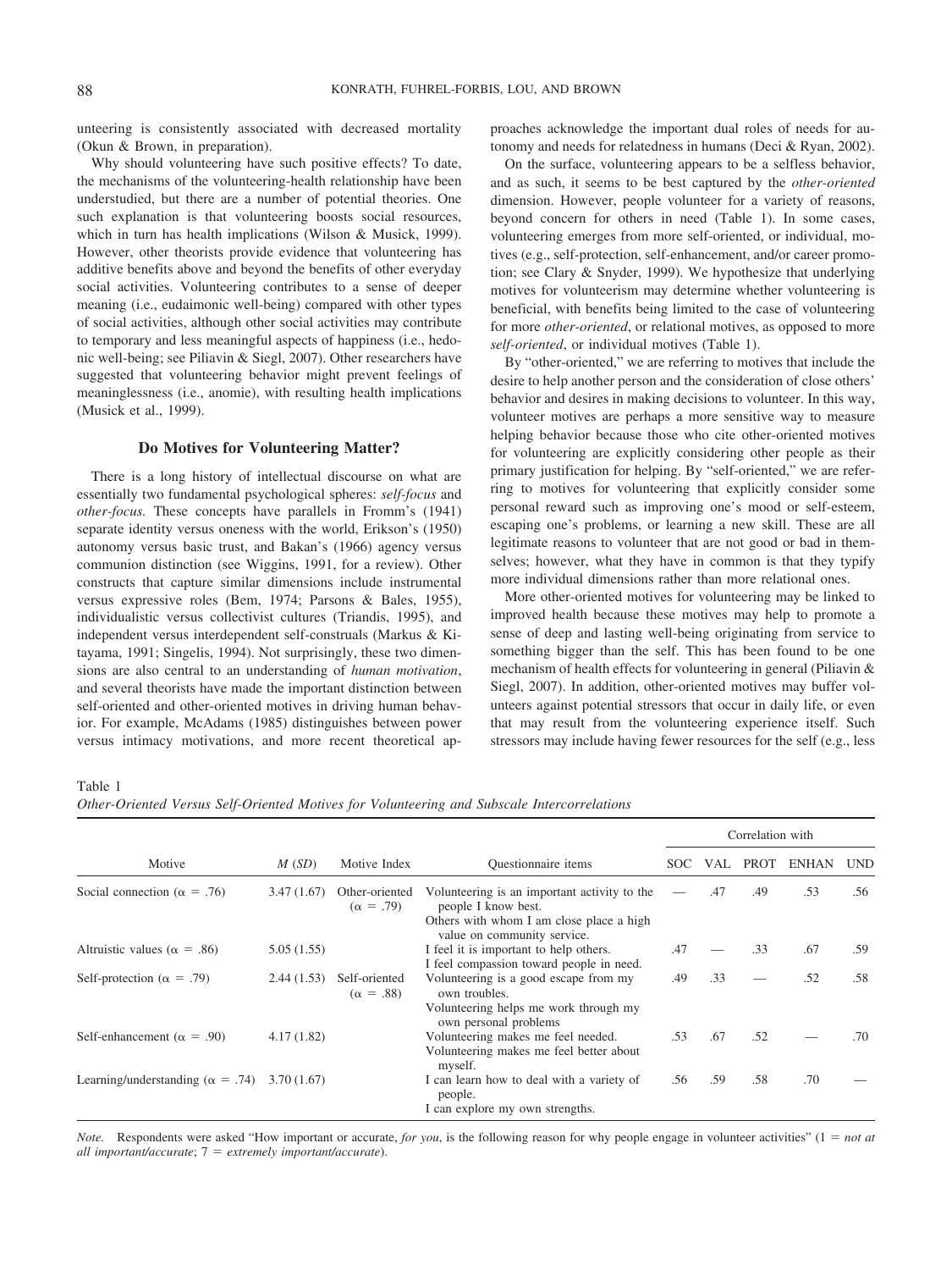time), but also might be directly caused by the volunteering situation itself. In many cases, volunteers interact with individuals who are needy, ill, or less fortunate, and these interactions can be emotionally distressing and physically taxing for volunteers (Capner & Caltabiano, 1993; Lewig, Xanthopoulou, Bakker, Dollard, & Metzer, 2007). In other words, volunteering can be stressful and lead to burnout, but perhaps having other-oriented motives can help to regulate this stress.

Prior research has found that increased social support can help to buffer volunteer-related stress (Capner & Caltabiano, 1993; Lewig et al., 2007). However, the consequences to volunteers of other-oriented motives for volunteering have received only a minute amount of empirical attention, having been examined only in two studies that we are aware of, and with mixed results (Ferrari, Luhrs, & Lyman, 2007; Gillath et al., 2005).

One of these studies finds that motives matter in predicting *interpersonal* outcomes, however, the results with respect to otheroriented motives are inconsistent. Gillath and colleagues (2005) examined 6 motives for volunteering—altruistic values, social connection, self-enhancement, self-protection, career promotion, and learning/understanding. They found that college undergraduates who volunteer because they have compassion for needy people (i.e., altruistic values) do indeed derive the most interpersonal benefits from volunteering; they are less likely to show patterns of avoidant attachment, are less lonely, and have fewer interpersonal problems. However, this study demonstrated that individuals who volunteer because it is important to others they care about (i.e., social connection, an other-oriented motive) were *more* likely to show patterns of anxious attachment, contrary to what one might expect. Finally, as one might expect, people who volunteer for certain *self-oriented* reasons (i.e., self-enhancement, selfprotection) are more likely to have anxious attachment patterns.

In another relevant study, researchers examined the relationship between motives for working with elderly clients and caregiver stress and satisfaction (Ferrari, Luhrs, & Lyman, 2007). Participants were either unpaid volunteers or paid staff. Among unpaid volunteers, stronger *self-oriented motives* (i.e., self-enhancement, self-protection, or career promotion) for volunteering were associated with increased caregiver *stress,* but there was no relationship between motives of any kind and caregiver *satisfaction*. Among paid caregivers, stronger *self-oriented motives* (specifically, self-protection) were also associated with increased *stress*, while stronger *other-oriented motives* (i.e., social connection, altruistic values) were associated with increased caregiver *satisfaction*. The results of this study suggest that self-oriented motives for caregiving may ultimately result in increased caregiver stress. Given the inconsistency between paid and unpaid caregivers in this study, however, the role of other-oriented motives needs further empirical attention. In addition, this study cannot adequately comment on the causal relationship between motives, stress, and satisfaction, given that the data were collected at a single point in time.

The current study contributes to this literature by (1) providing an additional test case for the role of motives in predicting important outcomes among volunteers, and (2) extending prior work by examining these questions among (a) a large longitudinal cohort sample, (b) with a number of potential confounds addressed, and (c) on an important new health outcome measure (i.e., mortality).

## **Research Questions and Hypotheses**

We will address three main research questions in this article.

**Part A: Replicating past research on health benefits of volunteering.** Using data from the Wisconsin Longitudinal Study (WLS), we will first attempt to replicate prior research demonstrating that volunteering behavior is associated with a reduced mortality risk at later time points. We hypothesize that volunteering behavior will be associated with a lower mortality risk, especially for regular and frequent volunteers (see Piliavin & Siegl, 2007). Although this first analysis may appear redundant given past research demonstrating mortality benefits associated with volunteering, we include it to demonstrate the validity of the current data set, and also in the interest of supplementing prior research.

**Part B: The health benefits of volunteering depend on the motives.** We hypothesize that health outcomes are driven by one's motives for volunteering, above and beyond volunteering behavior itself. Thus, our second research question examines the role of motives for volunteering on mortality risk. We specifically predict that *other-oriented* motives for volunteering (i.e., social connection, altruistic values) will be associated with reduced mortality risk, and that individuals with more *self-oriented* motives for volunteering will experience either attenuated benefits, or perhaps even an increased risk of mortality. Because of prior work demonstrating the role of motives in stress regulation (Ferrari et al., 2007), we posit that this occurs via a stress regulation process. However, we cannot speak to the mechanism of our finding without further research, and limit this study to a direct examination of the effects of motives on mortality itself.

Prior work with this same dataset (i.e., the WLS) has examined the potential beneficial health outcomes of volunteering (Piliavin & Siegl, 2007), which is an important contribution, but our study adds a unique contribution because we examine the impact of motives for volunteering. In addition, given the updated WLS data that we use (the most recent mortality data is from 2008), the current study can examine the relationship between volunteering and *mortality risk*, rather than only psychological well-being and self-rated health, as prior work has done (Piliavin & Siegl, 2007). Finally, given these past health and well-being outcomes (Piliavin & Siegl, 2007), in the current study we control for any possible effects of psychological well-being and self-rated health.

**Part C: Is it better to volunteer for self-oriented reasons or not to volunteer at all?** In our final analysis, we examine whether it is better to volunteer for self-oriented reasons, or not to volunteer at all, in terms of one's mortality risk. We hypothesize that those who volunteer for self-oriented reasons will have a similar mortality as nonvolunteers. In other words, we expect that only respondents who volunteer for other-oriented reasons will reap the associated mortality benefits.

## **Method**

#### **Sample**

We used data from the 1992, 2004, and 2008 time points of the WLS, a study that has followed a random sample of 10,317 male and female Wisconsin high school graduates since their graduation in 1957 until the present. The WLS primarily includes Caucasian,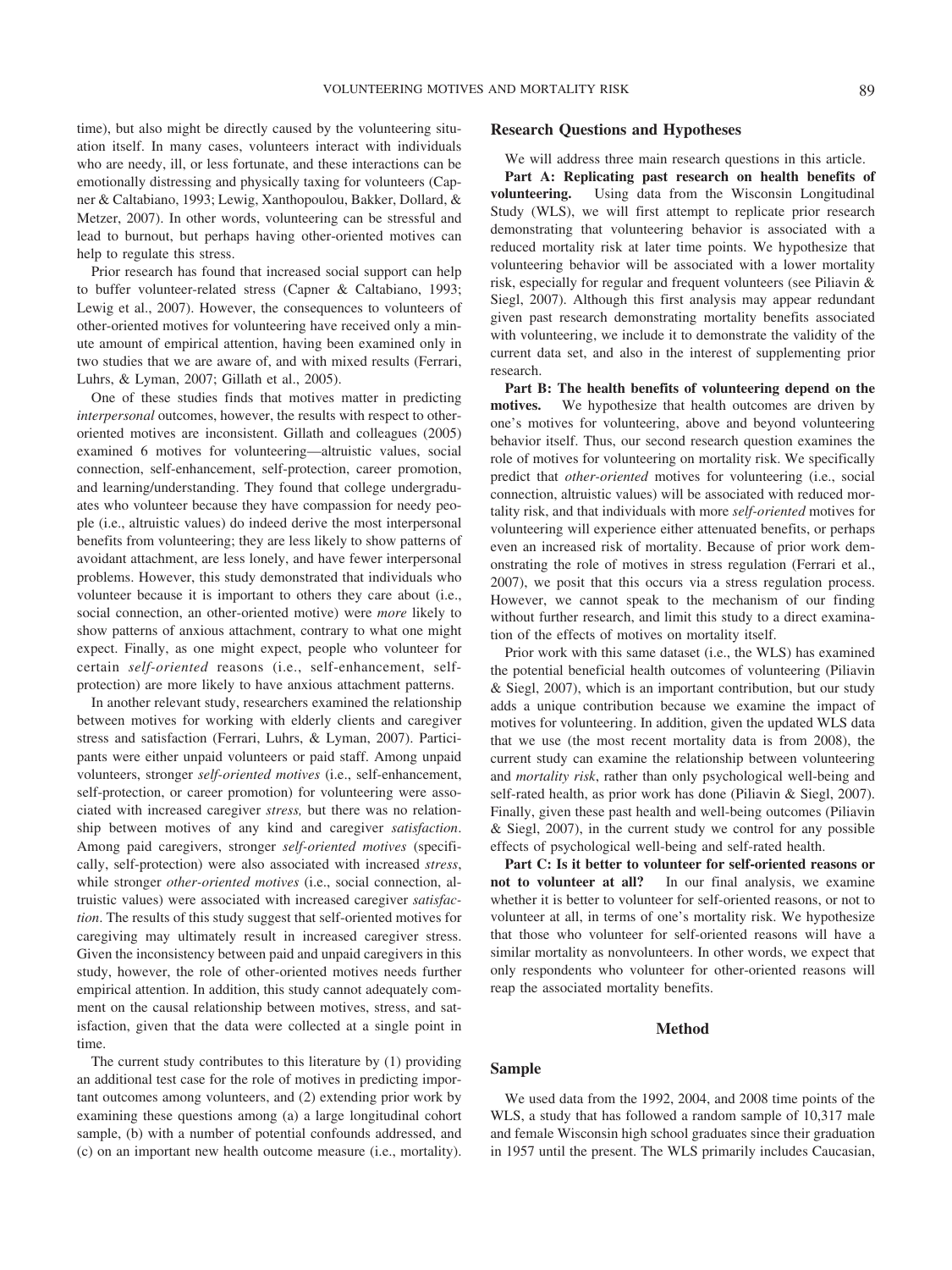non-Hispanic respondents, thus ethnic minorities are not wellrepresented. The sample is 51.6% female, and the mean age of all respondents was  $69.16$  years  $(SD = 0.51)$  in 2008 (range =  $68 - 71$ ).

#### **Mortality Status**

Mortality status in 2008 was indicated with a dichotomous variable  $(0 = alive, 1 = deceased).$ 

#### **Baseline Measures**

**Volunteering behavior and motives.** In 2004, respondents were asked whether they had volunteered within the past 10 years  $(0 = no, 1 = yes)$  and how regularly they had volunteered in this  $time period (0 = did not volume, 1 = volume)$  *volunteer*,  $1 = volume$ when opportunities arose,  $2 =$  volunteered regularly across some  $periods$ , less other times,  $3 = volume$  *volunteered regularly the whole time*). Respondents were also asked to report the number of hours per month that they had volunteered in the past year. In addition, respondents were asked to report the reasons that they volunteered (or would volunteer, for those who had not volunteered) using 10 questions from the Volunteer Functions Inventory (VFI; Clary et al., 1998). Respondents answered two questions for each of five of the six VFI subscales (the *Career* subscale was not assessed in the WLS.) Responses were assessed on a seven-point scale from  $1 =$ "not at all important/accurate for you," to  $7 =$  "extremely impor*tant/accurate for you.*" The subscales reflect different motives for volunteering, some more other-oriented and some more selforiented. Because of our a priori hypotheses with regards to the importance of different types of motives in predicting health outcomes, we created indices of other-oriented motives (4 items;  $\alpha = .79$ ) and self-oriented motives (6 items;  $\alpha = .88$ ) from these subscales for the purpose of this study (Table 1). However, results are similar whether these motives are analyzed separately, or in the self- versus other-oriented category (See Footnote 1). Subscales included in the other-oriented index were: *Altruistic Values* (e.g., "I feel compassion toward people in need") and *Social Connection* (e.g., "Others with whom I am close place a high value on community service"). Subscales included in the self-oriented index were: *Learning /Understanding* (e.g., "I can explore my own strengths"), *Self-Enhancement* (e.g., "Volunteering makes me feel better about myself"), and *Self-Protection* (e.g., "Volunteering is a good escape from my own troubles").

**Control variables.** To control for the possibility that any beneficial effects of volunteering are because of a type of mental or physical robustness that underlies both tendencies toward altruism and mortality risk, we included a variety of demographic, health, and individual difference variables in our analyses. Although respondent age varied little because of the study's population, we controlled for both age and gender  $(0 = female, 1 =$ *male*) to take into account the possibilities that (a) older people may be less likely to volunteer, and may also be more likely to die than younger people, and (b) females may be more likely to volunteer and tend to live longer than males. Other *Demographic variables* included marital status  $(1 = married, 0 = not married,$ *i.e., separated, divorced, widowed, or never married*) and frequency of religious attendance in the past year  $(0 = never, or less)$ *than once per year,*  $11 = approximately once per day$ ; Mode =7,

*or once per week*), both assessed in 2004. *Socioeconomic status* variables included the number of years of education, respondents' net worth, and their employment status in  $2004$  ( $0 = not working$ ,  $1 =$  *working for pay*). *Physical health* was assessed with three variables reported in 1992. The total number of diagnosed illnesses was a continuous variable based on 17 items. Respondents reported whether a medical professional had ever told them they had: anemia, asthma, arthritis/rheumatism, bronchitis/emphysema, cancer, chronic liver trouble, diabetes, serious back trouble, heart trouble, high blood pressure, circulation problems, kidney or bladder problems, ulcers, allergies, multiple sclerosis, colitis, or some other illness or condition. Self-rated health was assessed on a five-point scale  $(1 = poor, 2 = fair, 3 = good, 4 = very good, 5 =$ *excellent*; Ware et al., 1993). Functional status was assessed by respondents' self-report of whether they ever had any long-term physical or mental conditions, illnesses or disabilities that limited what they were able to do, either on or off the job  $(0 = no, 1 =$ *yes*). *Risk factors* were also assessed in 1992 and included respondents' body mass index (BMI) and whether respondents had a history of smoking  $(0 = no, 1 = yes)$  or drinking alcohol  $(0 = no,$ 1 = yes). Mental and cognitive health included whether respondents had a history of depression  $(0 = no, 1 = yes)$ , which was assessed in 1992. Cognitive health was only measured in 2004, and was represented by respondents' score on a word recall task to test their short-term memory (0 to 10 words correct), and on a cognitive fluency task in which they are given 60 seconds to think of as many words as possible beginning with a specific letter. *Personality traits* were assessed in 2004 using the Big Five Inventory (version 4a and 5a: John, Donahue, & Kentle, 1991), a 30-item scale (6 items per trait;  $1 = agree \, strongly, 6 = disagree \, strongly)$ that measures extraversion ( $\alpha = .75$ ), agreeableness ( $\alpha = .69$ ), conscientiousness ( $\alpha = .69$ ), neuroticism ( $\alpha = .74$ ), and openness  $(\alpha = .62)$ . *Social support* was assessed in 2004 by asking respondents if anyone in his or her life was available to lend respondents money, give advice and encouragement, help with house and yard work, provide help with transportation and errands, and give physical care if they needed it. Each question was scored  $0 = no$ and  $1 = yes$ , and the five questions were summed to create a total social support variable.

#### **Results**

# **Part A: Replicating Past Research on Health Benefits of Volunteering**

In Part A, Binary logistic regressions were used to predict mortality status  $(0 = alive, 1 = deceased)$  in 2008 from volunteering-related variables in 2004 to test our hypothesis that volunteering behavior will be associated with lower mortality risk, especially for regular and frequent volunteers, and that these results will remain statistically significant even when controlling for plausible explanatory variables. We found support for this hypothesis.

As can be seen from Figure 1, respondents who volunteered in the past 10 years had a significantly reduced mortality risk 4 years later,  $\beta = -0.66, p < .001$ , odds ratio = 0.52, 95% confidence interval  $(CI) = [.38, .71]$ . In addition, the regularity of volunteering had an effect on mortality risk. The more regularly respondents had volunteered within the past decade of being questioned, the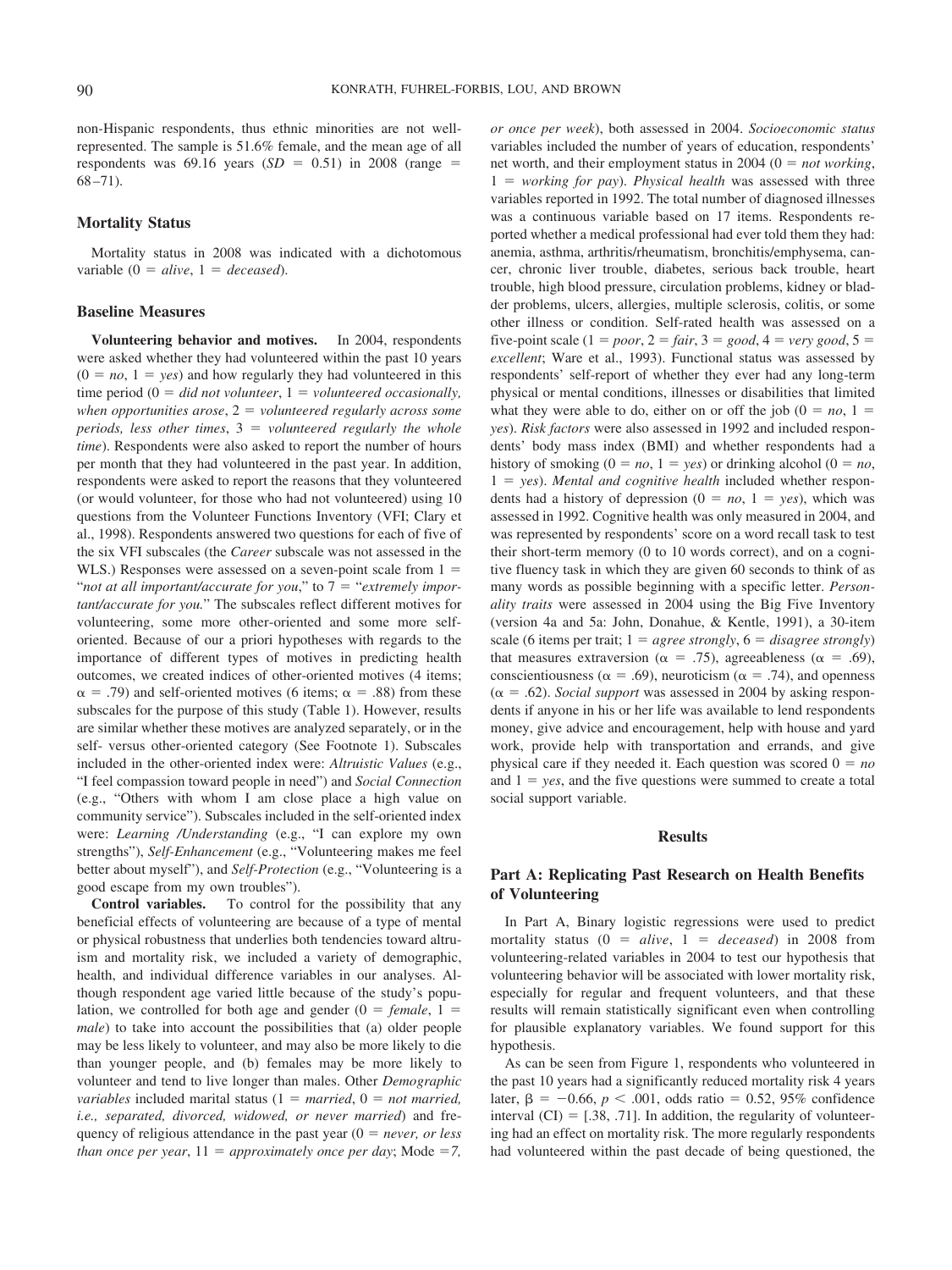

*Figure 1.* Examining overall effects of volunteering on mortality status in Part A. *Note:* All models were run separately.

lower their risk of mortality 4 years later,  $\beta = -0.30, p < .001$ , odds ratio =  $0.74$ ,  $95\%$  CI = [.64, .86]. Finally, the number of hours per month that respondents had volunteered within the past year also predicted mortality. The more hours respondents had volunteered within the past year, the lower their risk of mortality 4 years later,  $\beta = -0.04$ ,  $p = .003$ , odds ratio = 0.96, 95% CI = [.93, .99].

We next examined whether these effects would remain similar when controlling for the influence of demographic, health, and personality variables on mortality status using a stepwise logistic regression (Step 1: volunteering; Step 2: demographic and socioeconomic status variables; Step 3: mental, cognitive, and physical health; Step 4: big five personality traits and social support).

The number of hours volunteering in the past 12 months was still associated with a reduced mortality risk, however, this effect became marginally significant,  $\beta = -0.03$ ,  $p = .09$ . odds ratio =  $0.97, 95\%$  CI = [.94, 1.00]. Similarly, the presence of volunteering behavior within the past 10 years was also reduced to marginally significance with the inclusion of the covariates,  $\beta = -0.35$ ,  $p =$ .12, odds ratio =  $0.71$ ,  $95\%$  CI = [.46, 1.10]. Regularity of volunteering was no longer significantly associated with mortality after all covariates were included in the model,  $\beta = -0.12$ ,  $p =$ .23, odds ratio =  $0.88$ ,  $95\%$  CI = [.72, 1.08].

# **Part B: The Health Benefits of Volunteering Depend on the Motives**

**Descriptive statistics.** A repeated measures analysis of variance (ANOVA) found that respondents were most likely to volunteer for reasons related to altruistic values ( $M = 5.05$ ,  $SD =$ 1.55), followed by self-enhancement ( $M = 4.17$ ,  $SD = 1.82$ ), then learning/understanding  $(M = 3.70, SD = 1.67)$ . The least important reasons for volunteering were social connection  $(M = 3.47)$ ,  $SD = 1.67$ ) and self-protection ( $M = 2.44$ ,  $SD = 1.53$ ),  $F(4, 1.54)$  $(6139) = 4529.92, p < .001$  (Table 1). This replicates prior research on the relative importance of each motive (Clary et al.,

1998). A Fischer's Least Significant Difference post hoc test confirmed that each of these motives was significantly different from each other ( $p < .001$ ). In addition, a paired samples *t* test found that respondents reported higher other-oriented motives for volunteering  $(M = 4.27, SD = 1.39)$  compared with self-oriented motives  $(M = 3.44, SD = 1.44), t(6211) = -61.53, p < .001$ .

**Effect of motives for volunteering.** A total of 3376 respondents reported answers to all covariates, and of these, 98 (2.9%) were deceased in 2008. We predicted that self-oriented and otheroriented volunteering motives would influence mortality status  $(0 = alive, 1 = decoded).<sup>1</sup>$  We expected that our predicted effects should remain even when controlling for all covariates mentioned above, and also when controlling for actual volunteering behavior within the past 10 years. Actual volunteering behavior is important to consider because while some respondents actually volunteered, and thus described their actual motives for volunteering, nonvolunteers could still respond to the motives question using their hypothetical or imagined motives for volunteering.

We conducted a stepwise logistic regression examining the effect of motives on mortality risk, and testing whether our effects would remain statistically significant when controlling for the influence of all covariates, and also controlling for actual volunteering behavior. Step 1 included self- versus other-oriented motives for volunteering; Step 2 included demographic variables and socioeconomic status variables; Step 3 added the effect of mental, cognitive, and physical health variables; Step 4 added the effect of the big five personality traits, and social support. In Step 5 we included volunteering behavior in the past 10 years as an addi- $\mu$  tional covariate ( $0 = did not$  *volunteer*,  $1 = volume$ 

**Step 1.** When both types of motives were simultaneously entered into the regression model, both of them predicted mortality risk (Table 2). Respondents who reported other-oriented motives for volunteering,  $\beta = -0.35, p < .001$ , odds ratio = 0.70, 95%  $CI = [.56, .88]$  had significantly reduced risks of mortality 4 years later. In addition, respondents who reported self-oriented motives for volunteering had significantly increased risks of mortality 4 years later,  $\beta = 0.22$ ,  $p = 0.04$ , odds ratio = 1.25, 95% CI = [1.01, 1.54].

**Step 2.** After including demographic and socioeconomic status variables, self-oriented motives for volunteering were marginally significant,  $\beta = 0.21$ ,  $p = 0.06$ , odds ratio = 1.23, 95% CI = [0.99, 1.53], but other-oriented motives remained significant,  $\beta$  =

<sup>&</sup>lt;sup>1</sup> Note that when motives were entered separately into regression models, both *other-oriented* motives for volunteering emerge as predictors. Motives related to social connection ( $\beta = -0.12$ ,  $p = .008$ , odds ratio = 0.89, 95%  $CI = [.81, .97]$  and altruistic values are both associated with reduced mortality risk 4 years later although the relationship for altruistic values is only marginally significant,  $\beta = -0.08$ ,  $p = .08$ , odds ratio = 0.92, 95% CI =  $[0.84, 1.01]$ . None of the *self-oriented* motives for volunteering emerge as predictors: self-protection:  $\beta = 0.01$ ,  $p = .79$ , odds ratio = 0.99, 95% CI = [.90, 1.09]; learning/understanding:  $\beta = -0.05$ ,  $p = .24$ , odds ratio = 0.95, 95% CI = [.87, 1.04]; self-enhancement:  $\beta$  =  $-0.02$ ,  $p = .70$ , odds ratio = 0.98, 95% CI = [.91, 1.07].

<sup>2</sup> Patterns remain nearly identical regardless of which volunteering behavior variable is entered into the regression model. All significant results remain significant when either the number of hours volunteering in the past year, or the presence of volunteering in the past 10 years, is entered into the model in Step 5.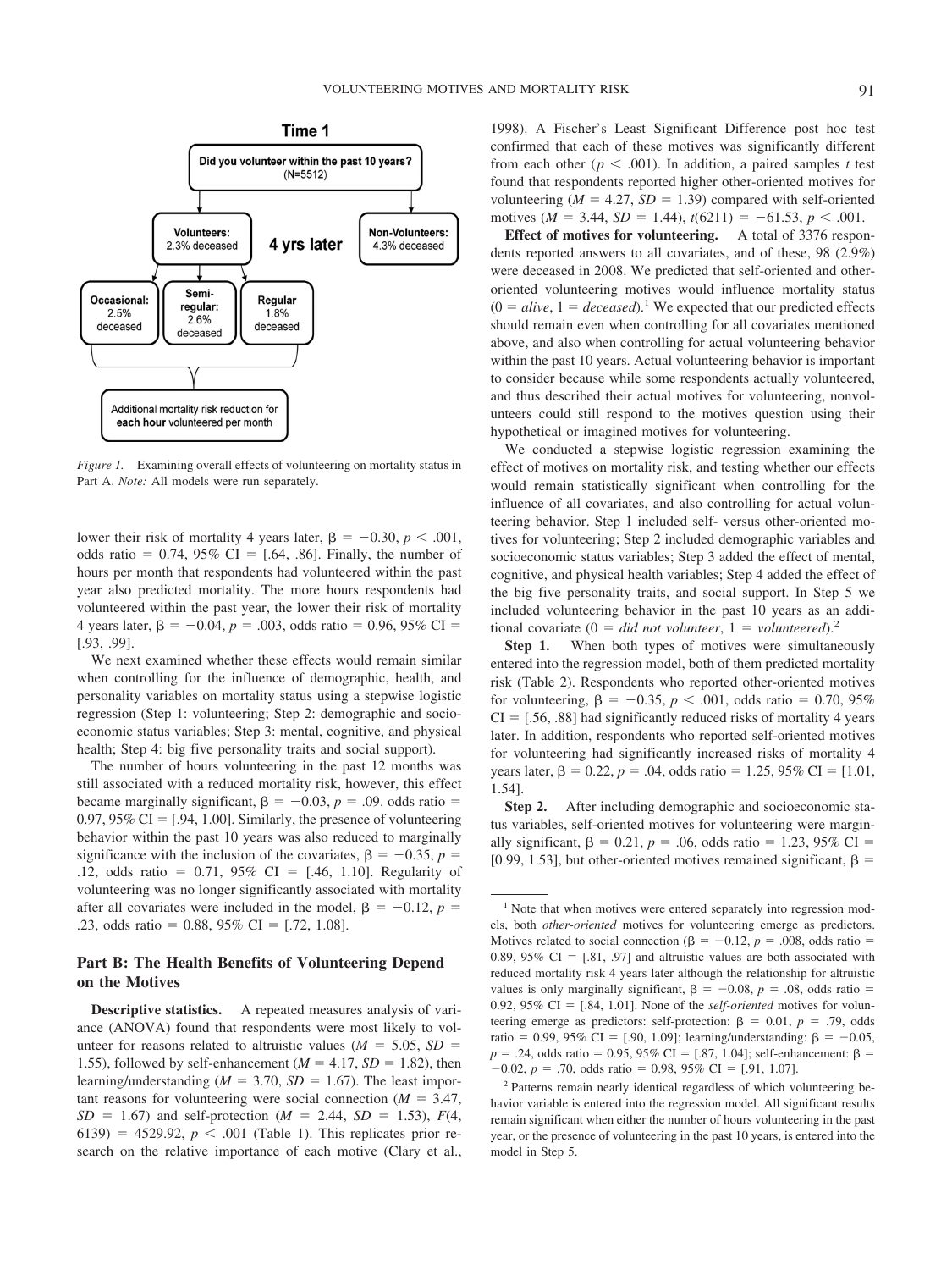| Table 2                                                                         |  |  |  |  |
|---------------------------------------------------------------------------------|--|--|--|--|
| Hierarchical Logistic Regression Model Used to Predict Mortality Risk in Part B |  |  |  |  |

|                             | Step 1     |            | Step 2   |            | Step 3            |            | Step 4    |            | Step 5    |            |
|-----------------------------|------------|------------|----------|------------|-------------------|------------|-----------|------------|-----------|------------|
|                             | β          | Odds ratio | β        | Odds ratio | $\beta$           | Odds ratio | β         | Odds ratio | β         | Odds ratio |
| Volunteer motives           |            |            |          |            |                   |            |           |            |           |            |
| Self-oriented               | $0.22*$    | 1.25       | $0.21 -$ | 1.23       | $0.20 -$          | 1.23       | $0.20 -$  | 1.22       | $0.21 -$  | 1.23       |
| Other-oriented              | $-0.35***$ | 0.70       | $-0.28*$ | 0.76       | $-0.26*$          | 0.77       | $-0.27*$  | 0.76       | $-0.26*$  | 0.77       |
| Demographic variables       |            |            |          |            |                   |            |           |            |           |            |
| Age                         |            |            | 0.11     | 1.12       | 0.11              | 1.11       | 0.09      | 1.09       | 0.09      | 1.09       |
| Gender                      |            |            | 0.16     | 1.18       | $-0.06$           | 0.94       | $-0.02$   | 0.98       | $-0.03$   | 0.97       |
| Marital status              |            |            | $-0.50*$ | 0.61       | $-0.51^*$         | 0.60       | $-0.47*$  | 0.62       | $-0.46^*$ | 0.63       |
| Religious attendance        |            |            | $-0.09*$ | 0.91       | $-0.08*$          | 0.93       | $-0.07*$  | 0.93       | $-0.05$   | 0.95       |
| Socioeconomic status        |            |            |          |            |                   |            |           |            |           |            |
| Education                   |            |            | $-0.06$  | 0.95       | $-0.02$           | 0.98       | $-0.05$   | 0.95       | $-0.04$   | 0.96       |
| Net worth                   |            |            | 0.00     | 1.00       | 0.00              | 1.00       | 0.00      | 1.00       | 0.00      | 1.00       |
| Employment status           |            |            | $-0.42*$ | 0.66       | $-0.35$           | 0.71       | $-0.34$   | 0.71       | $-0.33$   | 0.72       |
| Health                      |            |            |          |            |                   |            |           |            |           |            |
| Number of illnesses         |            |            |          |            | 0.00              | 1.00       | $-0.02$   | 0.98       | $-0.01$   | 0.99       |
| Self-rated health           |            |            |          |            | $-0.25$           | 0.78       | $-0.27$   | 0.76       | $-0.24$   | 0.79       |
| Functional status           |            |            |          |            | 0.13              | 1.14       | 0.13      | 1.14       | 0.13      | 1.14       |
| Risk factors                |            |            |          |            |                   |            |           |            |           |            |
| Smoking                     |            |            |          |            | 0.36              | 1.43       | 0.37      | 1.44       | 0.36      | 1.43       |
| Drinking                    |            |            |          |            | 0.82              | 2.27       | 0.79      | 2.21       | 0.80      | 2.23       |
| Body mass index             |            |            |          |            | $0.05^{\ast\ast}$ | 1.05       | $0.05***$ | 1.06       | $0.05***$ | 1.06       |
| Mental and cognitive health |            |            |          |            |                   |            |           |            |           |            |
| Depression                  |            |            |          |            | $-0.39$           | 0.68       | $-0.43$   | 0.65       | $-0.43$   | 0.65       |
| Short-term memory           |            |            |          |            | $-0.07$           | 0.93       | $-0.07$   | 0.93       | $-0.07$   | 0.93       |
| Cognitive fluency           |            |            |          |            | $-0.01$           | 0.99       | $-0.01$   | 0.99       | $-0.01$   | 0.99       |
| Personality traits          |            |            |          |            |                   |            |           |            |           |            |
| Extraversion                |            |            |          |            |                   |            | $-0.02$   | 0.98       | $-0.02$   | 0.98       |
| Agreeableness               |            |            |          |            |                   |            | 0.01      | 1.01       | 0.01      | 1.01       |
| Conscientiousness           |            |            |          |            |                   |            | 0.02      | 1.02       | 0.02      | 1.02       |
| Neuroticism                 |            |            |          |            |                   |            | 0.04      | 1.04       | 0.03      | 1.03       |
| Openness                    |            |            |          |            |                   |            | $0.06*$   | 1.06       | $0.06*$   | 1.06       |
| Social Support              |            |            |          |            |                   |            | 0.00      | 1.00       | 0.00      | 1.00       |
| <b>Behavior</b>             |            |            |          |            |                   |            |           |            | $-0.40-$  | 0.67       |

*Note.*  $N = 3,376$ .  $\neg p < .10.$   $\neg p < .05.$   $\neg p < .01.$ 

 $-0.28$ ,  $p = .02$ , odds ratio = 0.76, 95% CI = [.60, .95]. In addition, married respondents had a lower mortality risk than unmarried ones,  $\beta = -0.50, p = .03$ , odds ratio = 0.61, 95% CI = [.39, .96], and increased religious attendance was associated with decreased mortality risk,  $\beta = -0.09$ ,  $p = .01$ , odds ratio = 0.91,  $95\%$  CI = [.85, .98]. Finally, employment status had an association with mortality risk such that employed respondents had a lower risk of mortality 4 years later,  $\beta = -0.42$ ,  $p = .05$ , odds ratio =  $0.66$ ,  $95\%$  CI = [.43, 1.01].

**Step 3.** Both types of motives were still associated with mortality risk at the same levels of statistical significance as Step 2 after including mental, cognitive, and physical health variables into the model, with self-oriented motives still emerging as a marginally significant predictor (Table 2). In addition, having a higher BMI,  $\beta = 0.05$ ,  $p = .02$ , odds ratio = 1.05, 95% CI = [1.01, 1.09], was associated with an increased mortality risk 4 years later.

**Step 4.** Similar patterns to Step 3 emerged for the motives for volunteering after including mental, cognitive, and physical health variables into the model. In addition, respondents who scored higher in openness to experience had a significantly increased mortality risk 4 years later,  $\beta = 0.06$ ,  $p = .03$ , odds ratio = 1.06,  $95\%$  CI = [1.01, 1.12].

**Step 5.** When including volunteering behavior in the model, similar patterns to Step 4 remained for both self-oriented and other-oriented motives. In addition, volunteering behavior had a marginal effect such that respondents who had volunteered over the past 10 years had a lower mortality risk,  $\beta = -0.40$ ,  $p = .08$ , odds ratio =  $0.67$ ,  $95\%$  CI = [.42, 1.05].

# **Part C: Is It Better to Volunteer for Self-Oriented Reasons or to Not Volunteer at All?**

For our final analysis, we considered whether there would be any benefit to volunteering for self-oriented motives compared with not volunteering at all. We ran two analyses in order to address this question. We hypothesized that mortality risk would be similar for those who volunteer for self-oriented reasons compared with nonvolunteers.

**Nonvolunteers compared with those with other-oriented versus self-oriented motives.** We created a variable that represented the extent to which people volunteered for relatively more other-oriented versus self-oriented reasons. To do so, the average of self-oriented motives was subtracted from the average of other-oriented motives, such that numbers above zero represented more other-oriented motives, and numbers be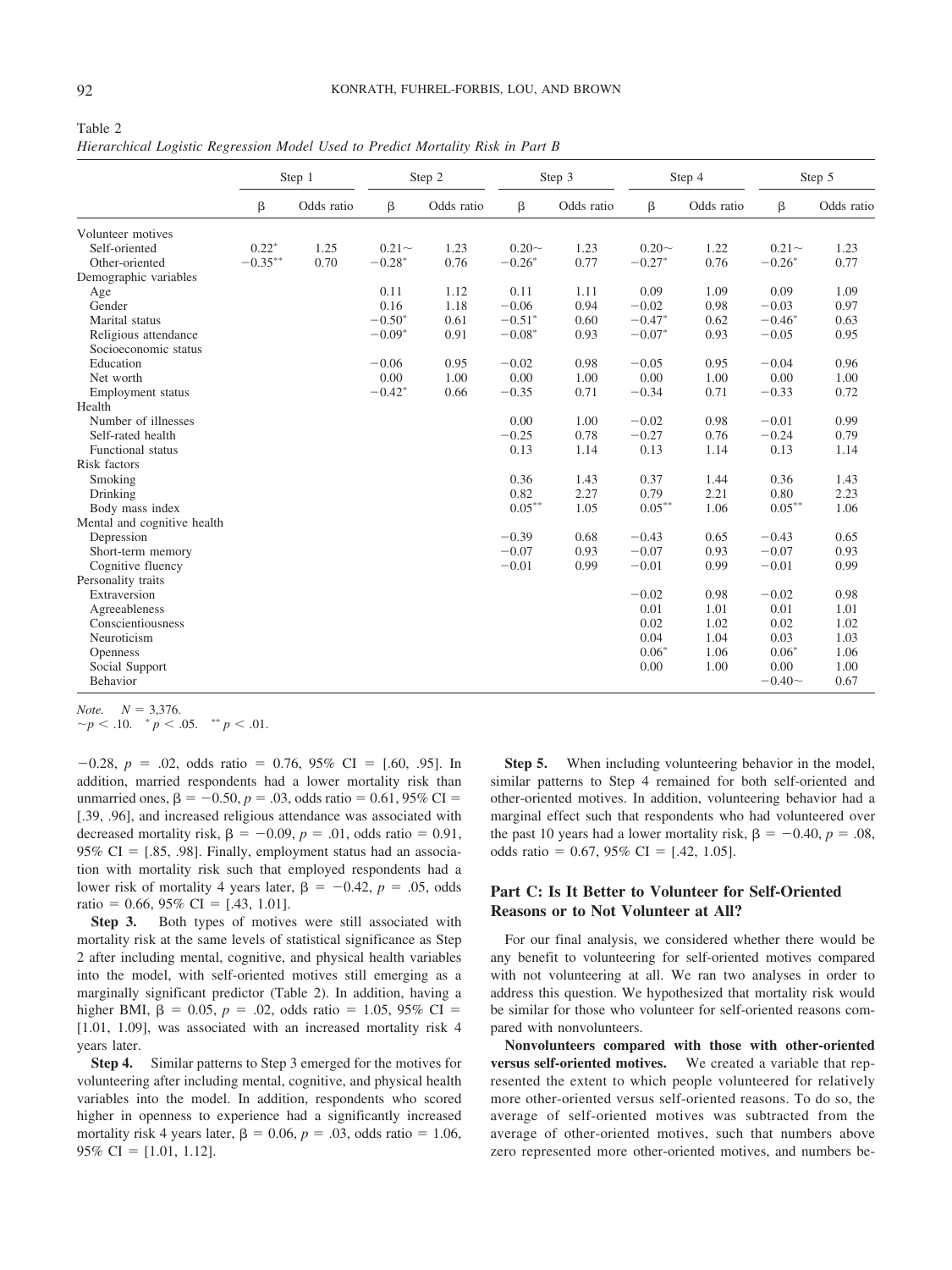low zero represented more self-oriented motives. On the basis of this information, respondents were then classified into three groups: (a) *Nonvolunteers:* those who had not volunteered in the past 10 years  $(N = 2,384)$ , (b) *Self-oriented volunteers:* those who had volunteered, but for predominantly self-oriented reasons  $(N =$ 452), and (c) *Other-oriented volunteers:* those who had volunteered, but for predominantly other-oriented reasons ( $N = 2,053$ ).

We then examined differences among these 3 groups in the proportion of participants who were deceased 4 years later by conducting a  $\chi^2$  analysis. Overall, 4.3% of nonvolunteers were deceased 4 years later, which was similar to the proportion of deceased respondents among self-oriented volunteers (4.0%). However, only 1.6% of other-oriented volunteers were deceased 4 years later. The significant  $\chi^2$  analysis indicated that volunteering was not beneficial in terms of mortality risk if the volunteering was motivated by predominantly self-oriented reasons,  $\chi^2(2, N =$  $4889$ ) = 23.35,  $p < .001$ . A follow-up analysis comparing selforiented volunteers to nonvolunteers found that they did not statistically differ from each other,  $\chi^2(1, N = 2836) = .08$ ,  $p = .77$ .

Next, we used a stepwise logistic regression to examine whether the difference score (other-oriented motives minus self-oriented motives) would predict mortality risk even when including all covariates described in the methods section. Step 1 included the difference score (positive numbers  $=$  predominantly otheroriented motives, negative numbers = predominantly self-oriented motives); Step 2 included demographic and socioeconomic status variables; Step 3 added the effect of mental, cognitive, and physical health variables; Step 4 added the effect of the big five personality traits, and social support; and Step 5 included volunteering behavior in the past 10 years.

Respondents who reported predominantly other-oriented motives for volunteering,  $\beta = -0.46$ ,  $p = .001$ , odds ratio = 0.63,  $95\%$  CI = [.48, .82] had significantly reduced risk of mortality 4 years later relative to those who reported predominantly selforiented motives for volunteering. This effect remained significant even when including all covariates,  $\beta = -0.33$ ,  $p = .03$ , odds ratio =  $0.72$ ,  $95\%$  CI = [.53, .96].

**Nonvolunteers compared with volunteers with each predominant motive.** We next compared the mortality risk of nonvolunteers (past 10 years) to volunteers who predominantly had one type of motive relative to the others. The predominant motive of each volunteer was the one that he or she rated as most important/ accurate relative to the other motives. Some respondents rated two or more motives equally as their highest motive—those respondents were not included in this analysis. Only respondents who rated one motive higher than all of the other motives were included. The final sample consisted of 2,384 nonvolunteers and 2714 volunteers (social connection,  $N = 200$ ; altruistic values,  $N = 1950$ ; learning/understanding,  $N = 123$ ; self-enhancement,  $N = 428$ ; self-protection,  $N = 13$ ).

An ANOVA found that there were significant differences in mortality rates across these six groups overall,  $F(4, 5092) = 4.51$ ,  $p \leq .001$  (Figure 2). A post hoc test found that respondents who listed social connection (0.5%) or altruistic values (2.1%) as their predominant motives were significantly less likely to be deceased compared with nonvolunteers  $(4.3\%; ps < .01)$ . There was no reduction in mortality risk for respondents with predominantly self-oriented motives: those rating learning/understanding (2.4%), self-enhancement (3.3%), or self-protection (7.7%) motives as their predominant motives were just as likely as nonvolunteers to



*Figure 2.* Percentage of respondents who were deceased in 2008, categorized by highest motive for volunteering, compared with nonvolunteers (Part C). *Note:* Capped bars denote *SE*s.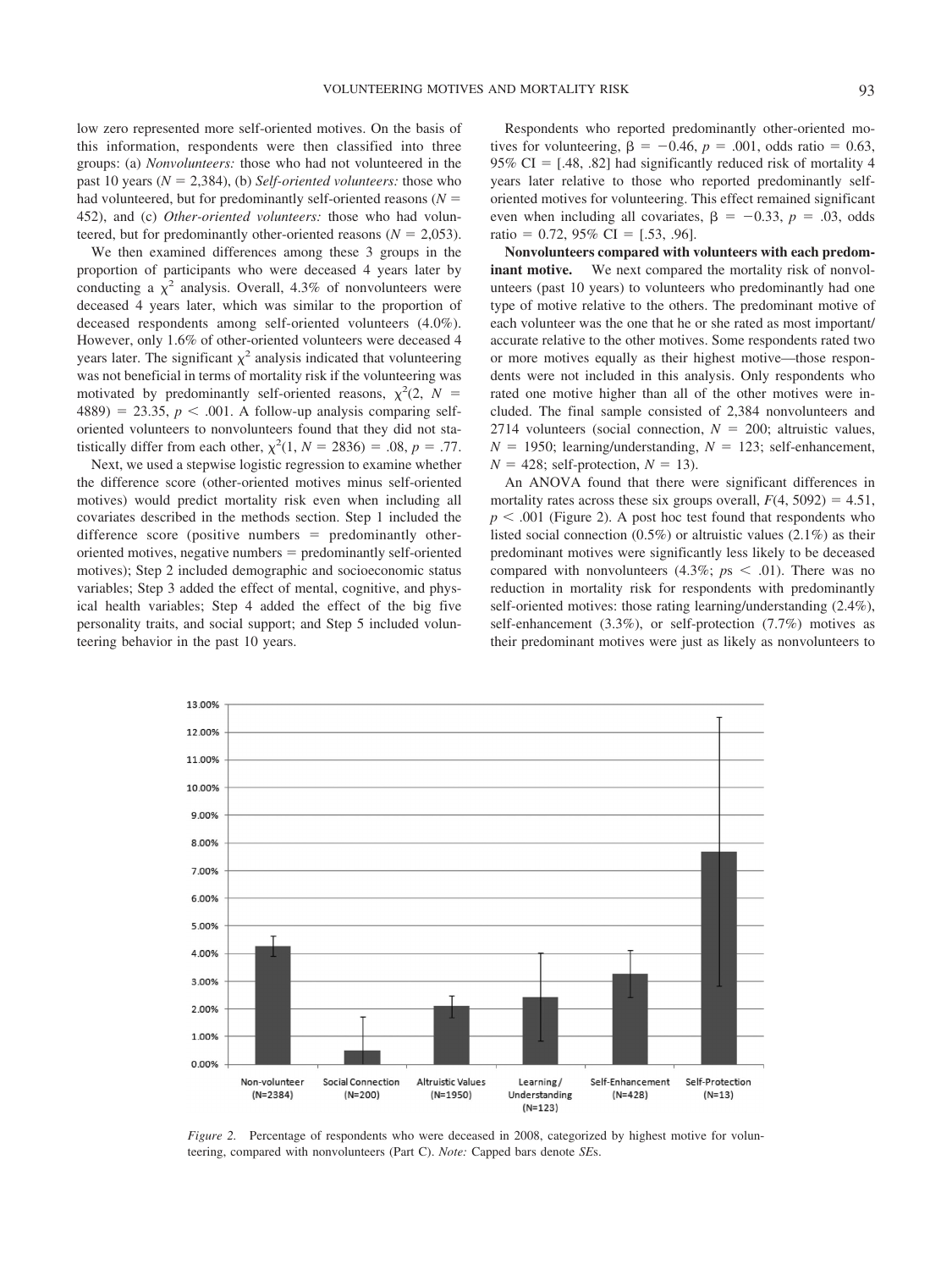be deceased ( $p_s > .25$ ). In addition, respondents with predominantly social connection motives were marginally less likely to be deceased compared with those with self-protection motives ( $p =$ .07). No other significant differences emerged ( $p_s > .15$ ).

When including all covariates into the analysis, the number of participants is substantially reduced  $(N = 2767)$ . Despite this, patterns are similar. Respondents who listed social connection (0.4%) or altruistic values (2.3%) as their predominant motive were marginally less likely to be deceased compared with nonvolunteers  $(3.6\%; ps < .10)$ . There was no reduction in mortality risk for respondents with predominantly self-oriented motives: those rating learning/understanding (1.7%) or self-enhancement (4.2%) motives as their predominant motives were just as likely as nonvolunteers to be deceased ( $ps > .40$ ). (Only 4 respondents listed self-protection motives as predominant; thus, they were excluded from this analysis.) In addition, respondents with predominant social connection motives were marginally less likely to be deceased compared with those with self-enhancement motives,  $p =$ .07. No other significant differences emerged ( $ps > .14$ ).

### **Discussion**

In this study, we replicated past research by finding that volunteers had reduced mortality risks compared with nonvolunteers. This was especially true for those who volunteered more regularly and frequently, with some attenuation of the effects when covariates were added to the predictive model (Part A). It is important to note, however, that this study found that other-oriented motives for volunteering were associated with a significantly reduced mortality risk, and self-oriented motives were associated with a significantly increased mortality risk, 4 years later (Part B). Our findings were relatively robust to a number of potential confounds; however, the self-oriented effects were attenuated slightly when covariates were entered into the model. In the most novel part of this analysis, we compared nonvolunteers to respondents with different motives for volunteering (Part C). We found that respondents who volunteered for other-oriented reasons experienced reduced mortality risk relative to nonvolunteers, but respondents who volunteered for more self-oriented reasons had a similar risk of mortality as nonvolunteers. This analysis clearly demonstrates the importance of motives in determining health outcomes with respect to volunteering.

Although we cannot speak to the mechanism of our results without further research, we hypothesize that people who volunteer for more other-oriented reasons may be buffered from potential stressors associated with volunteering, which explains the finding of increased longevity. In future work, we hope to address the specific mechanisms of our effects. We hypothesize that *otheroriented motives* for helping engage a *caregiving behavioral system,* a suite of cognitions, emotions, and underlying neurological and psychophysiological circuitry that motivates various forms of helping behavior (Brown & Brown, 2006). When this system is engaged, it deactivates helpers' stress responses and activates hormones, such as oxytocin, that are restorative in terms of physiological function (Brown, Brown, & Preston, in press). Our future studies will attempt to examine such processes in detail in the hopes of further contributing to the debate on the benefits versus costs of prosocial behavior. Other possible mechanisms of our findings include increased social resources (Wilson & Musick,

1999) or an increased sense of meaning (Piliavin & Siegl, 2007) when people volunteer for other-oriented reasons. These ideas are purely speculative, and our data cannot allow for an examination of respondents' volunteering behavior in such fine-grained detail, but our results suggest that future researchers should attend to the motives for volunteering behavior.

## **Implications**

One important theoretical implication of this article is that it helps to reconcile the apparently contradictory findings within the prosocial behavior literature. For example, volunteering has a number of health benefits overall (Greenfield & Marks, 2004; Lum & Lightfoot, 2005; Piliavin & Siegl, 2007; Thoits & Hewitt, 2001); however, volunteering can also be stressful, and some volunteers experience burnout (Capner & Caltabiano, 1993; Lewig et al., 2007). The current study points to the possibility that motives for volunteering might be an important moderator of whether volunteers experience health benefits versus burnout. In doing so, this work can potentially help to clarify the debate on potential benefits (e.g., Brown et al., 2003; Brown et al., 2009) versus costs (e.g., Pinquart & Sörensen, 2003) of helping others by suggesting that motives, a heretofore relatively unexplored variable, may be quite powerful determinants of whether helping others will also help the self. Thus future researchers, including those seeking to metaanalytically integrate these two literatures, should consider examining the role of motives in potential outcomes associated with other types of helping behaviors.

A practical implication of this research is that it paves the way for potential interventions that would maximize the health benefits of prosocial behavior. There are practical difficulties involved with manipulating volunteering behavior itself and also in manipulating people's motives for volunteering. However, future researchers might attempt to create interventions that steer people toward more other-oriented motives for volunteering in order to examine whether such motives are malleable, and if so, whether manipulated motives have parallel health implications.

# **Limitations**

The current study is not without its limitations in that it relies on what is ultimately a nonrandomized cohort design, with its inevitable problems in inferring causality. Although direction of causality can be accounted for because of the longitudinal nature of the study, there may be underlying factors for which we have not accounted that could explain the relationship between volunteering for other-oriented reasons and decreased mortality. We acknowledge these limitations and have addressed them as much as possible by including a host of covariates; nevertheless, we recommend caution in interpreting our results until more research is conducted. An additional limitation of this study is that the sample is not representative of minority populations, those who have not graduated high school, or populations from other parts of the United States or the world. It is difficult to know whether these effects would apply to other populations and we recommend that future research extend these findings to more diverse groups of participants. Our study was also limited by the relatively short time period (4 years) between the collection of baseline measures about volunteering and mortality status. Although theoretically that short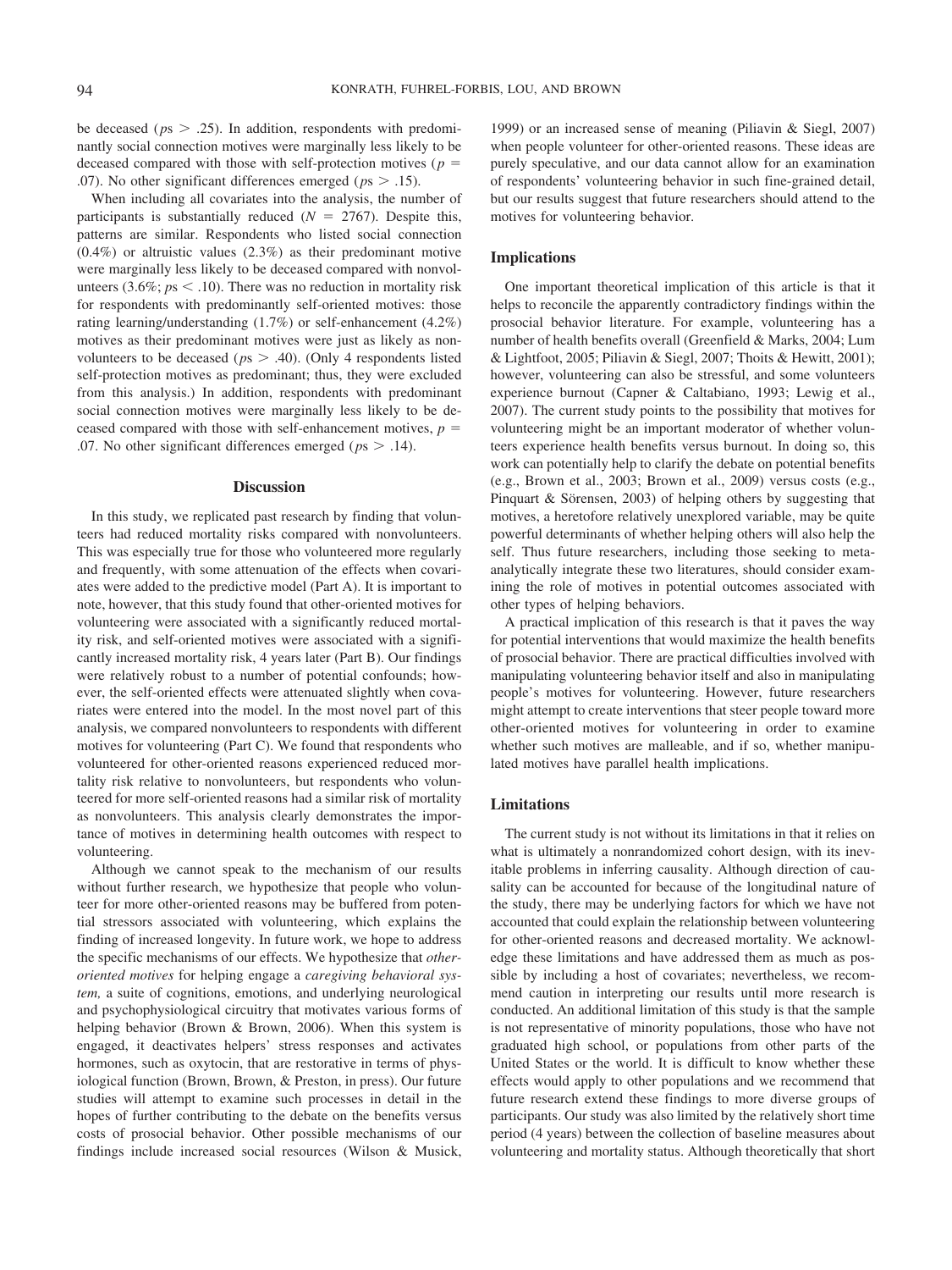time period would have made it even less probable that we would find the predicted results, we still recommend follow up analyses as WLS updates become available in the future. Finally, the measures of volunteering behavior rely on participant self-report. However, given that these are generally considered to be socially desirable behaviors or traits, we would expect that self-report items may make it less likely to find significant effects because of people overstating whether they volunteer.

### **Concluding Thoughts**

Volunteering is increasingly being encouraged in schools and organizations, via the media (e.g., Oprah Winfrey's "Angel Network"), and even by the President (e.g., President Obama's "Organizing for America" volunteerism movement), possibly in part because of an increased awareness of its potential benefits for the helper. In fact, some volunteering-promoting organizations directly advocate this viewpoint. For example, CharityGuide.org (2010), a popular online portal that directs potential volunteers to volunteering opportunities, notes that it is "OK to want some benefits for yourself from volunteering." They recommend that "instead of considering volunteering as something you do for people who are not as fortunate as yourself, begin to think of it as an exchange." This type of advice may aim to increase the likelihood that potential volunteers will actually volunteer and that current volunteers will maintain their behavior. It is reasonable for volunteers to volunteer in part because of benefits to the self, however, our research implies that, ironically, should these benefits to the self become the predominant motive for volunteering, potential health benefits of volunteering may be attenuated.

## **References**

- Bakan, D. (1966). *The duality of human existence: Isolation and communion in Western man*. Boston, MA: Beacon.
- Bem, S. L. (1974). The measurement of psychological androgyny. *Journal of Consulting and Clinical Psychology, 42,* 155–162. doi:10.1037/ h0036215
- Benson, P. L., Clary, E. G., & Scales, P. (2007). Altruism and health: Is there a link during adolescence? In S. G. Post (Ed.), *Altruism and health: Perspectives from empirical research* (pp. 97–115). New York, NY: Oxford University.
- Brown, S. L., & Brown, R. M. (2006). Selective Investment Theory: Recasting the functional significance of close relationships. *Psychological Inquiry (Target Article), 17,* 1–29. doi:10.1207/s15327965pli 1701\_01
- Brown, S. L., Brown, R. M., House, J. S., & Smith, D. M. (2008). Coping with spousal loss: The potential buffering effects of self-reported helping behavior. *Personality & Social Psychology Bulletin, 34,* 849 – 861. doi: 10.1177/0146167208314972
- Brown, S. L., Brown, R. M., & Preston, S. (in press). *Advancing a neuroscientific model of human caregiving motivation and behavior.*
- Brown, S. L., Nesse, R., Vinokur, A. D., & Smith, D. M. (2003). Providing support may be more beneficial than receiving it: Results from a prospective study of mortality. *Psychological Science*, 14, 320-327. doi: 10.1111/1467-9280.14461
- Brown, S. L. Smith, D. M., Schulz, R. Kabeto, M., Ubel, P., Yee, J., . . . Langa, K. (2009). Caregiving and decreased mortality in a national sample of older adults. *Psychological Science*, 20, 488-494. doi: 10.1111/j.1467-9280.2009.02323.x

Capner, M., & Caltabiano, M. L. (1993). Factors affecting the progression

towards burnout: A comparison of professional and volunteer counseling. *Psychological Reports, 73,* 555–561.

- Centers for Disease Control and Prevention. (2010). *Deaths and mortality.* Retrieved from http://www.cdc.gov/nchs/fastats/deaths.htm
- CharityGuide.org. (2010). *Why volunteer?* Retrieved from http:// charityguide.org/volunteer/motivation/why-volunteer.htm
- Clary, E. G., & Snyder, M. (1999). The motivations to volunteer: Theoretical and practical considerations. *Current Directions in Psychological Science, 8,* 156 –159. doi:10.1111/1467-8721.00037
- Clary, E. G., Snyder, M., Ridge, R. D., Copeland, J., Stukas, A. A., Haugen, J., & Mience, P. (1998). Understanding and assessing the motivations of volunteers: A functional approach. *Journal of Personality and Social Psychology, 74,* 1516 –1530. doi:10.1037/0022-3514.74 .6.1516
- Cohen, S., Janicki-Deverts, D., & Miller, G. (2007). Psychological stress and disease. *Journal of the American Medical Association, 298,* 1685– 1687. doi:10.1001/jama.298.14.1685
- Deci, E., & Ryan, R. (Eds.), (2002). *Handbook of self-determination research.* Rochester, NY: University of Rochester.
- Erikson, E. (1950). *Childhood and society.* New York: Norton.
- Ferrari, J., Luhrs, T., & Lyman, V. (2007). Eldercare volunteers and employees: Predicting caregiver experiences from service motives and sense of community. *The Journal of Primary Prevention*, 28, 467–479. doi:10.1007/s10935-007-0108-6
- Fromm, E. (1941). *Escape from freedom.* New York, NY: Avon Books.
- Gillath, O., Shaver, P. R., Mikulincer, M., Nitzberg, R. E., Erez, A., & van Ijzendoorn, M. H. (2005). Attachment, caregiving, and volunteering: Placing volunteerism in an attachment-theoretical framework. *Personal Relationships, 12,* 425– 446. doi:10.1111/j.1475-6811.2005.00124.x
- Greenfield, E. A., & Marks, N. F. (2004). Formal volunteering as a protective factor for older adults' psychological well-being. *The Journals of Gerontology, Series B, 59,* S258 –S264. doi:10.1093/geronb/ 59.5.S258
- Grimm, R., Spring, K., & Dietz, N. (2007). *The health benefits of volunteering: A review of recent research.* New York, NY: Corporation for National & Community Service.
- Harris, A. H., & Thoresen, C. E. (2005). Volunteering is associated with delayed mortality in older people: Analysis of the Longitudinal Study of Aging. *Journal of Health Psychology, 10,* 739 –752. doi:10.1177/ 1359105305057310
- John, O. P., Donahue, E. M., & Kentle, R. L. (1991). *The "Big Five" inventory: Version 4a and 5a*. Berkeley, CA: Institute of Personality and Social Research, University of California, Berkeley.
- Lewig, K. A., Xanthopoulou, D., Bakker, A. B., Dollard, M. F., & Metzer, J. C. (2007). Burnout and connectedness among Australian volunteers: A test of the job demands-resources model. *Journal of Vocational Behavior*, 71, 429-445. doi:10.1016/j.jvb.2007.07.003
- Lum, T. Y., & Lightfoot, E. (2005). The effects of volunteering on the physical and mental health of older people. *Research on Aging, 27,* 31–55. doi:10.1177/0164027504271349
- Luoh, M-C., & Herzog, A. R. (2002). Individual consequences of volunteer and paid work in old age: Health and mortality. *Journal of Health and Social Behavior, 43,* 490 –509. doi:10.2307/3090239
- Markus, H. R., & Kitayama, S. (1991). Culture and the self: Implications for cognition, emotion, and motivation. *Psychological Review, 98,* 224 – 253. doi:10.1037/0033-295X.98.2.224
- McAdams, D. (1985). *Power, intimacy, and the life story: Personological inquiries into identity,* Homewood, IL: Dow Jones-Irwin.
- Morrow-Howell, N., Hinterlong, J., Rozario, P. A., & Tang, F. (2003). Effects of volunteering on the well-being of older adults. *The Journals of Gerontology, Series B, 58,* S137–145. doi:10.1093/geronb/58.3.S137
- Musick, M., Herzog, A. R., & House, J. S. (1999). Volunteering and mortality among older adults: Findings from a national sample. *Journals*